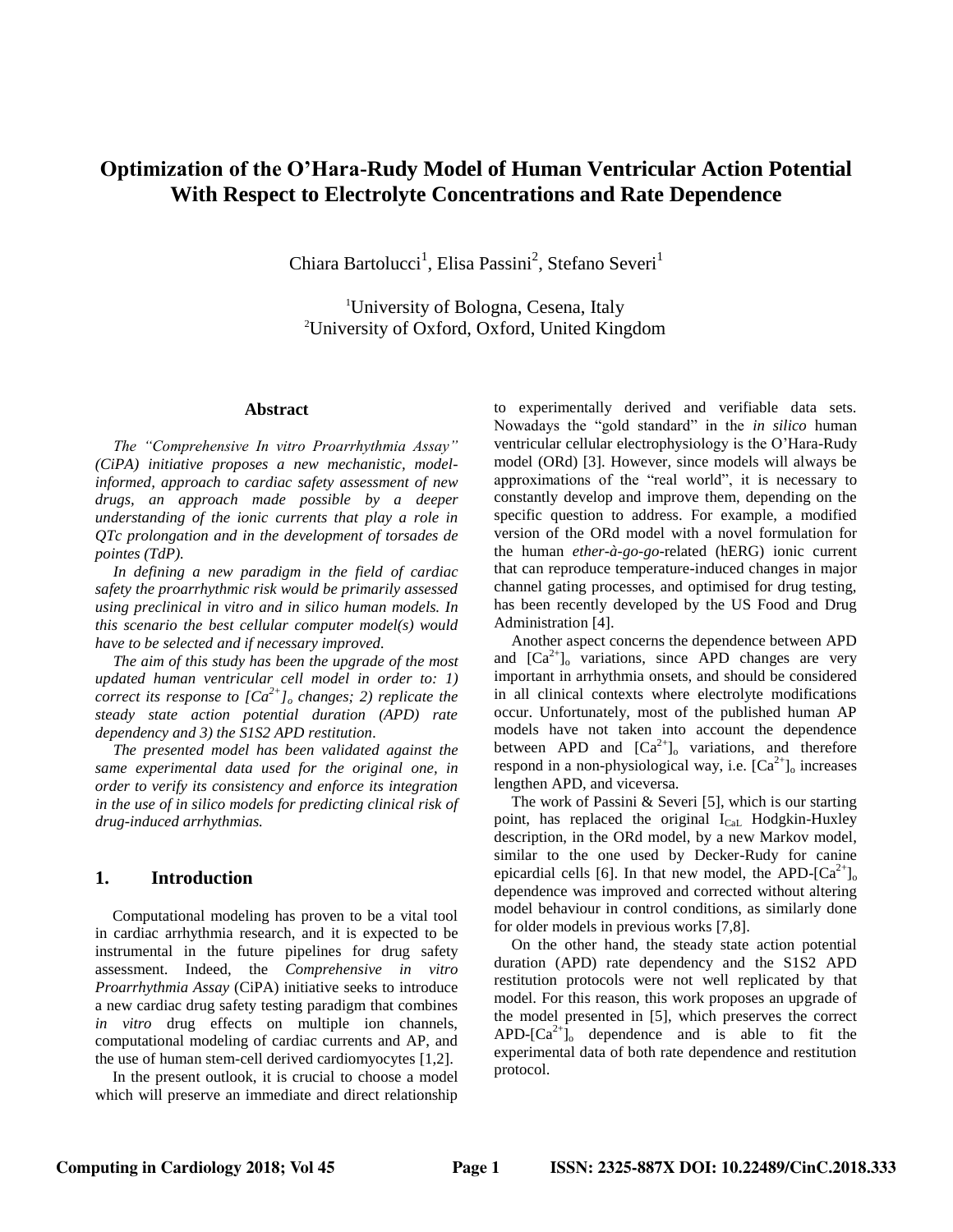### **2. Methods**

The O'Hara-Rudy human ventricular AP [3] model was chosen for this study because of the large number of human ventricular experimental data obtained from more than 140 hearts used in its construction and evaluation, and its choice within the CiPA initiative [1].

First of all, the L-Type  $Ca^{2+}$  current has been inherited from Passini & Severi [5] where a Markov model description was used. With respect to this previous work, we have slightly modified the values of some parameters: rates in the CDI  $(Ca^{2+}$ -dependent inactivation) loop versus VDI (voltage-dependent inactivation) loop are less faster than in [5] and one kinetic rate is increased  $(K_{m,n})$ . Moreover, the n gate kinetics were defined with the algebraic resolution of the differential equations (fast enough to be assumed in steady state) which described the interaction between  $Ca^{2+}$  and Calmodulin (CaM) bound to L-type  $Ca^{2+}$ -channels (eq. 1).

$$
\alpha_n = \frac{1 - n}{\left(1 + \frac{K_{m,n}}{\left[Ca^{2+}\right]_{ss}}\right)^4} \tag{1}
$$

In order to preserve the achieved APD- $[Ca^{2+}]_0$ dependence without altering the model behaviour in control conditions and to gain a good fitting of the steady state APD rate dependency and the S1S2 APD restitution experimental data, an optimization procedure was implemented to refine the model. In particular, a set of parameters, which are involved in the APD rate dependence and APD- $[Ca^{2+}]_o$  dependence, underwent an optimization procedure using the *lsqnonlin* built-in Matlab function with a cost function taking into account the differences between the experimental and simulated data of the steady state APD rate dependence (for  $BCL =$ 400, 1000, 2000 ms), the S1S2 APD restitution (S2=10, 20, 30, 40, 50, 70, 100, 150, 200, 500 ms) and a term to control the APD- $[Ca^{2+}]_0$  dependence.

Since experimental evidence is not clear about  $Ca^{2+}$ movement inside the sarcoplasmic reticulum (SR) [9], the SR was reduced to a single compartment (with a consequent rescaling in the cell geometry), instead of the separation between Network SR (NSR) and Junctional SR (JSR), like some other human models [10,11]. Moreover, the  $Ca^{2+}$  buffering in the SR was reduced.

Since the rate dependence and restitution experimental data, which have been used for validating the model, were obtained with  $[K^+]_0 = 4$  mM [3], we modified the  $[K^+]_0$ concentration accordingly. Moreover, since the liquid junction potential was not compensated when reporting experimental data (as acknowledged by the authors in [3], Comments section), we have shifted the membrane potential dependence of the involved currents  $(I_{\text{to}})$ activation and inactivation steady state and time constants;  $I_{K1}$  rectification, inactivation steady state and time constant;  $I_{Ks}$  activation steady state and time constants).

Finally we have included in this new model the  $I_{Kr}$ Markovian formulation from Li et al. [12] and replaced the SR calcium release equations with a description similar to the one presented in Paci et al. [13].

Other changes involved:

- speed up of  $Ca^{2+}$  diffusion from subsarcolemma space to cytoplasm;
- increase of SERCA pump maximal current;
- increase of  $\text{Na}^{\dagger}/\text{Ca}^{2+}$  exchanger maximal current;
- increase of  $Na^+/K^+$  ATPase maximal current;
- increase of  $Ca^{2+}$  background maximal current;
- reduction of L-type  $Ca^{2+}$  channel permeability;
- increase of late sodium maximal current;
- increase of  $I_{Kr}$  maximal current;
- reduction of inward rectifier potassium maximal current and increase of the instantaneous rectification slope.

Model differential equations were implemented in Matlab (Mathworks Inc., Natick, MA, USA) and solved with a variable order solver (ode15s), based on numerical differentiation formulas [14]. Simulations were run with the original and modified models at variable  $[Ca^{2+}]_0$  in the range 0.9 - 2.4 mM. Pacing was maintained until steady state AP was reached (1000 s) and  $APD<sub>X</sub>$  was measured once membrane voltage reached X% of the resting value (as in [3]).

# **3. Results**

### **3.1 Model Validation**

The present model has been validated against the same experimental data proposed for the original ORd model, and the results were compared with both the corresponding experimental data and the original ORd model.

The  $I_{\text{Cal}}$  Markov model has been validated, in the previous work [5], against the experimental voltageclamp data used for the original one, in order to verify consistency between the two models in control conditions.

The inverse relationship between APD and  $[Ca^{2+}]_o$  was correctly reproduced as shown in Figure 1 (right panel). These simulations were obtained using  $[K^+]_0 = 5.4 \text{mM}$ since this is the commonly accepted physiological value for extracellular potassium.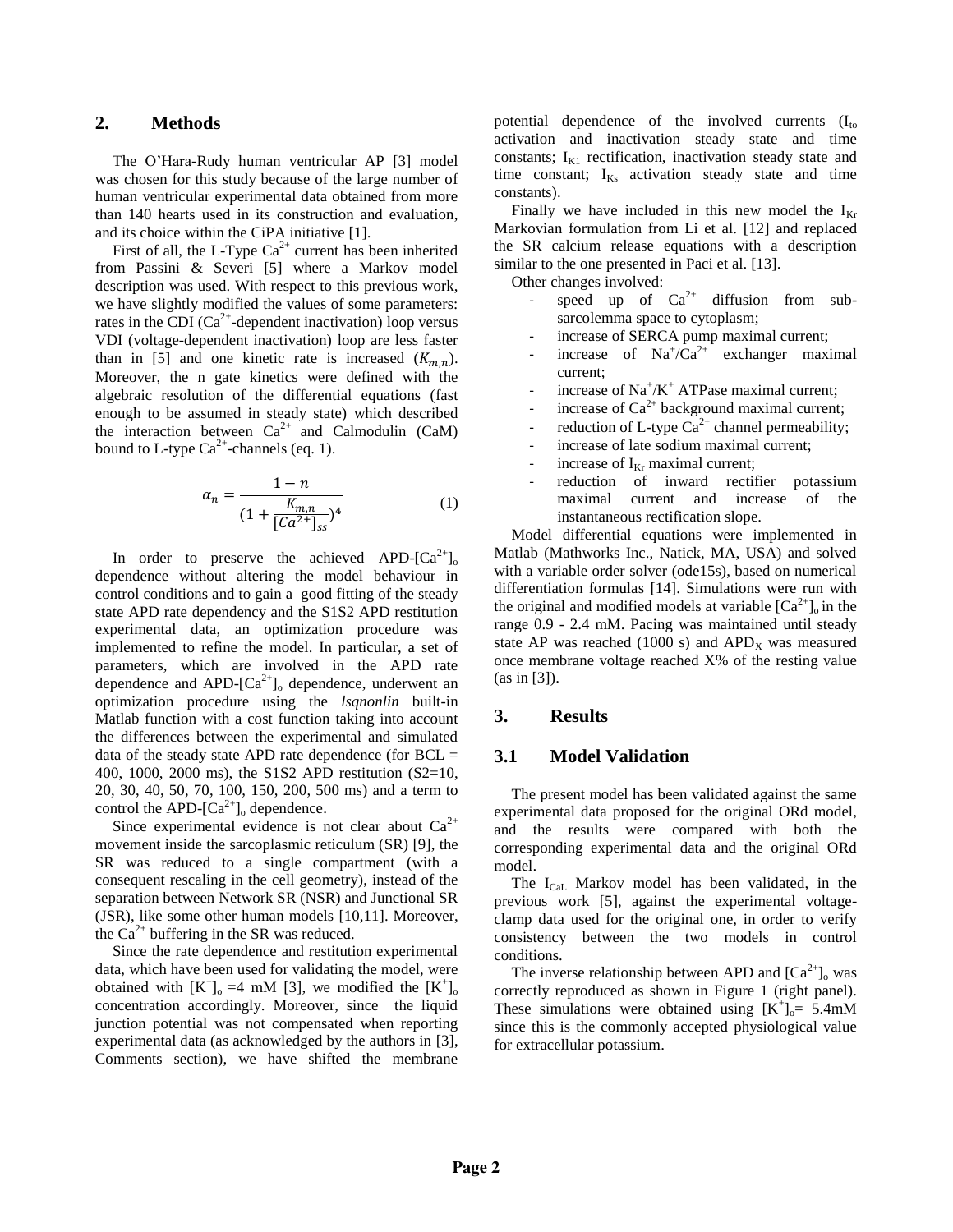

**Figure 1**. Comparison of the APD- $[Ca^{2+}]$ <sub>o</sub> relationship for the original and the present ORd models. A) Model APs and  $I_{Cal,s}$ , using three different  $[Ca^{2+}]_o$ ; **B**) The APD- $[Ca^{2+}]_o$  relationship in the range 0.9-2.4mM.

In addition the two protocols of steady state APD rate dependence and S1S2 APD restitution were implemented to replicate the experimental data and compare the model with the original one using  $[K^+] = 4mM$  also for ORd simulations. The S1S2 APD restitution obtained with the present model is in a good agreement with the experimental one (Figure 2).



**Figure 2.** Comparison of the  $S_1S_2$  restitution curves: original ORd model (black lines), present model (pink lines) and experimental data from [3] (squares).

Figure 3 shows the steady state APD rate dependence of the present model compared to the ORd results: in this case for almost all the rates the simulated APD is within the experimental ranges, while the ORd model has longer APDs.



**Figure 3.** Comparison of steady state APD rate dependence: original ORd model (black lines), present model (pink lines) and experimental data from [3] (squares).